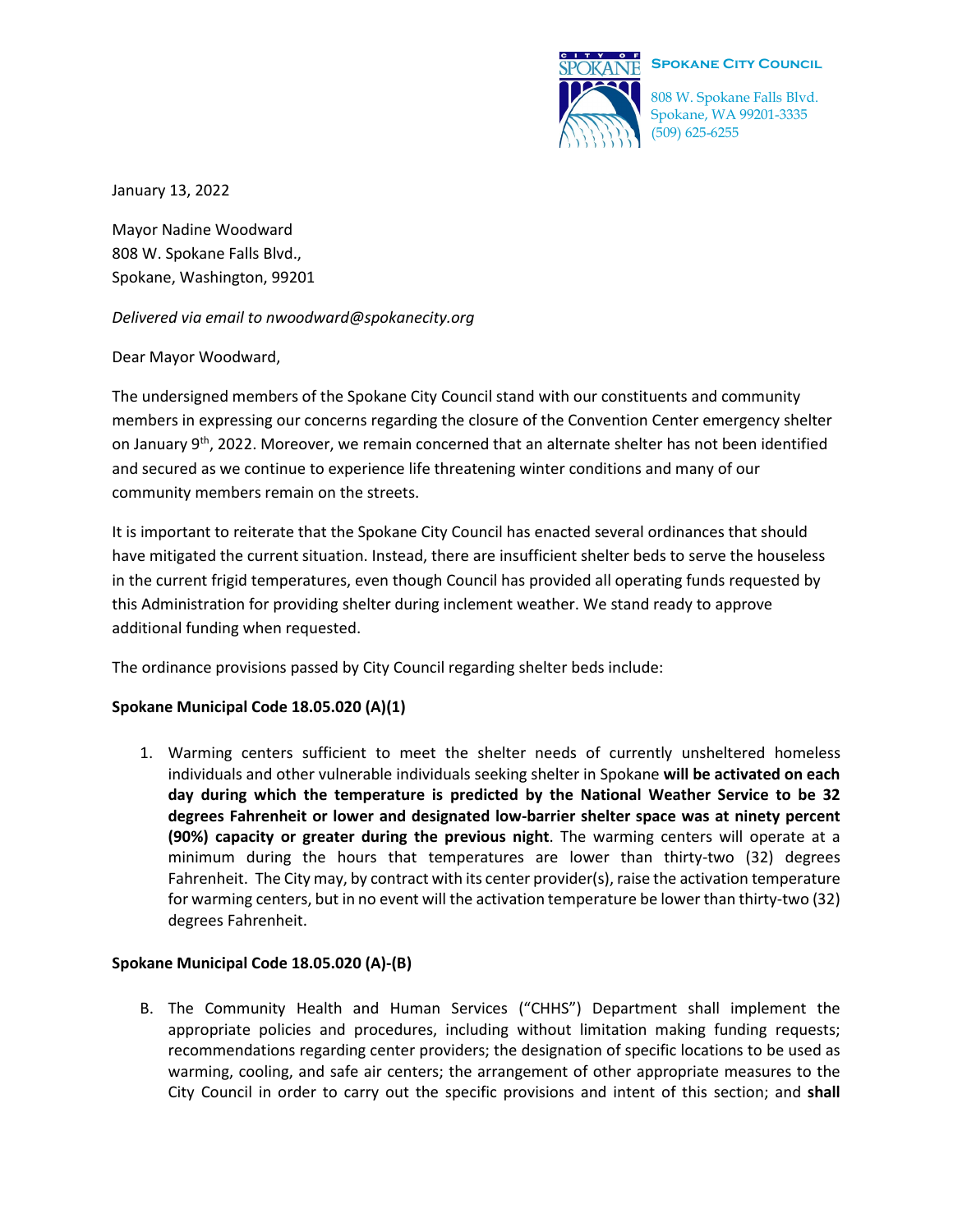**continuously maintain contracts and/or appropriate non-monetary agreements scalable to the need for emergency warming,** cooling and safe air center provider services**, with no lapse in coverage at any point in time throughout each year**, regardless of whether the services are provided under contract, by interlocal agreement or by city staff.

C. **No later than September 30 of each year, and annually thereafter, the City shall publish and disseminate the City's plan for emergency warming, cooling and safe air centers for the coming year**, which shall provide details of the name(s) and location(s) of center providers and similar resources, the capacity and scalability of all emergency centers, by type and population(s) focus (if any), activation criteria, cost, funding source(s), partnerships and the communications and publicity plan to ensure that people who are vulnerable or are experiencing homelessness will know where they can obtain these services.

## **Spokane Municipal Code 18.05.030 (B)(3)**

3. **At no time shall the City reduce or eliminate specific night-by-night shelter beds without first having in place additional replacement shelter bed capacity** sufficient to meet the requirements of SMC 18.05 unless authorized by City Council resolution.

To help with implementation and public information about the policy the Council adopted, the Council required notification and reporting on the progress of these efforts, namely:

#### **Spokane Municipal Code 18.05.020 (B)(6)**

6. **Each calendar quarter the City shall present to City Council and publish on the City's website a written report using HMIS and other reliable data sources to provide its estimate of the average number of homeless individuals in the City of Spokane** and Spokane County who were unsheltered on a nightly basis over the previous quarter along with demographic information and key barriers identified by them to securing adequate shelter.

Council's job is to set policy and provide financial resources and Administration's job is to implement those policies and enter contracts to spend the money. These provisions have not been followed. For example:

- 1. An estimate/ listing of unsheltered homeless individuals has not been published.
- 2. A contract for emergency warming center services has not been continuously maintained.
- 3. 100 low-barrier co-ed beds were terminated in June 2021 without replacing them.
- 4. The emergency warming center was shut down when the temperature was well below freezing and the low-barrier shelter space for men and women over the age of 24 was well over 90% full.

It is past time to blame others or list reasons why we haven't achieved success. Instead, we should focus on promptly implementing solutions in compliance with City law. Sheltering unhoused individuals during inclement weather is a matter of life and death, and we as a City government must come together to prevent this from occurring again. City Council has laid the foundation and created sound policy to address the needs of our homeless population and we ask that the Administration adhere to those